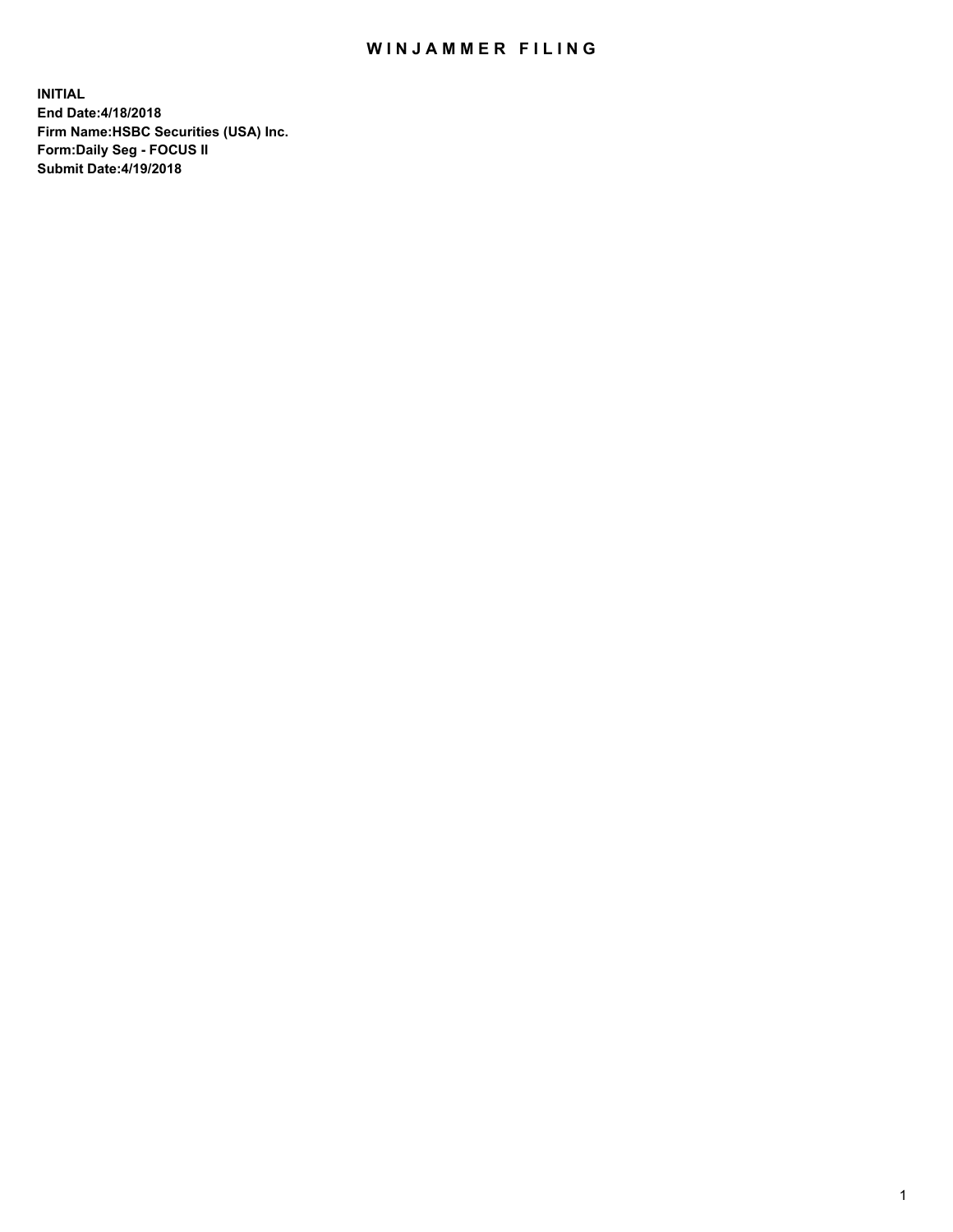## **INITIAL End Date:4/18/2018 Firm Name:HSBC Securities (USA) Inc. Form:Daily Seg - FOCUS II Submit Date:4/19/2018 Daily Segregation - Cover Page**

| Name of Company<br><b>Contact Name</b><br><b>Contact Phone Number</b><br><b>Contact Email Address</b>                                                                                                                                                                                                                         | <b>HSBC Securities (USA) Inc.</b><br><b>Michael Vacca</b><br>212-525-7951<br>michael.va cca@us.hsbc.com |
|-------------------------------------------------------------------------------------------------------------------------------------------------------------------------------------------------------------------------------------------------------------------------------------------------------------------------------|---------------------------------------------------------------------------------------------------------|
| FCM's Customer Segregated Funds Residual Interest Target (choose one):<br>a. Minimum dollar amount: ; or<br>b. Minimum percentage of customer segregated funds required:%; or<br>c. Dollar amount range between: and; or<br>d. Percentage range of customer segregated funds required between:% and%.                         | 147,000,000<br>00<br>0 <sub>0</sub>                                                                     |
| FCM's Customer Secured Amount Funds Residual Interest Target (choose one):<br>a. Minimum dollar amount: ; or<br>b. Minimum percentage of customer secured funds required:%; or<br>c. Dollar amount range between: and; or<br>d. Percentage range of customer secured funds required between: % and %.                         | 25,000,000<br>0 <sub>0</sub><br>0 <sub>0</sub>                                                          |
| FCM's Cleared Swaps Customer Collateral Residual Interest Target (choose one):<br>a. Minimum dollar amount: ; or<br>b. Minimum percentage of cleared swaps customer collateral required:%; or<br>c. Dollar amount range between: and; or<br>d. Percentage range of cleared swaps customer collateral required between:% and%. | 95,000,000<br>00<br><u>00</u>                                                                           |

Attach supporting documents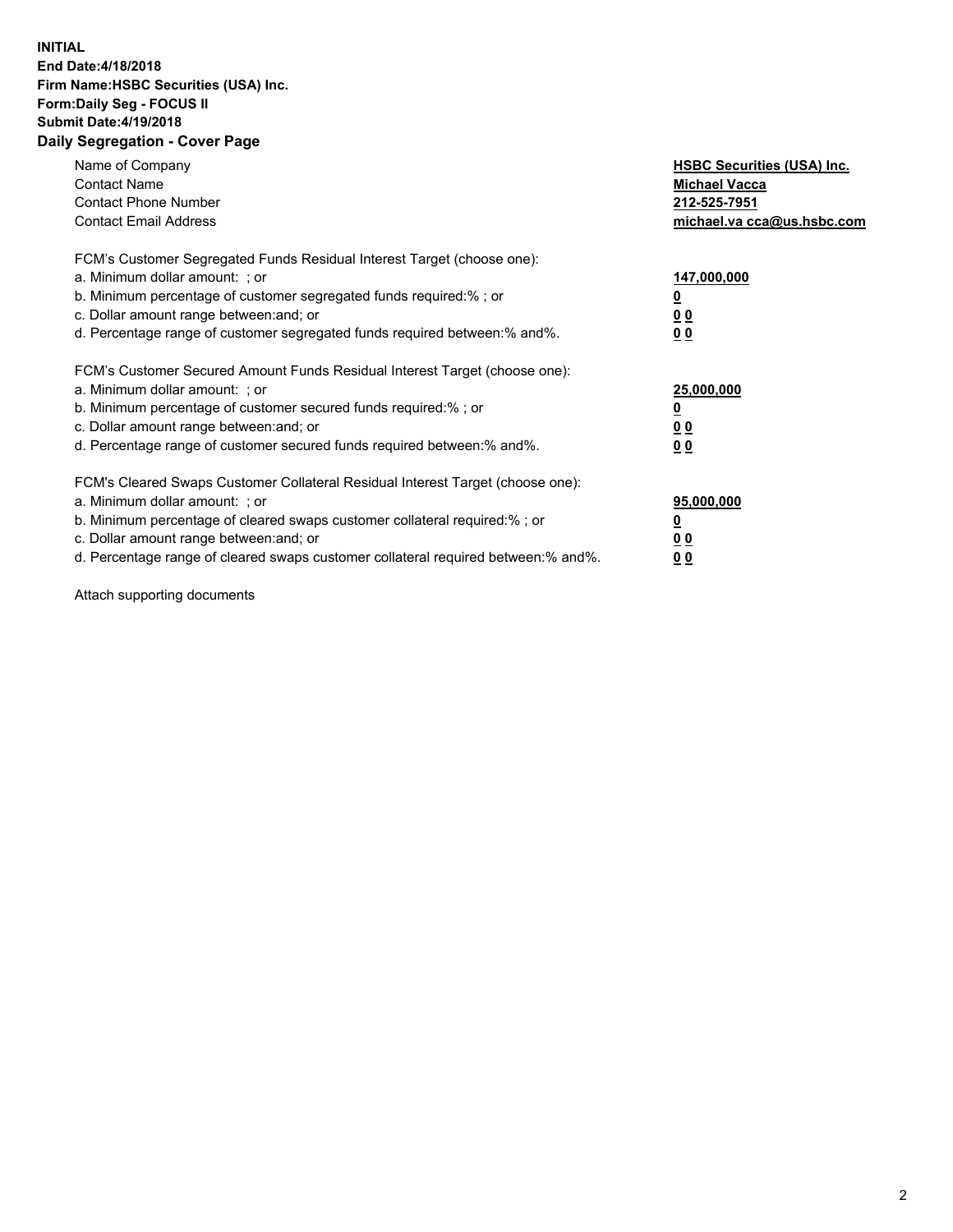**INITIAL End Date:4/18/2018 Firm Name:HSBC Securities (USA) Inc. Form:Daily Seg - FOCUS II Submit Date:4/19/2018 Daily Segregation - Secured Amounts** Foreign Futures and Foreign Options Secured Amounts Amount required to be set aside pursuant to law, rule or regulation of a foreign government or a rule of a self-regulatory organization authorized thereunder 1. Net ledger balance - Foreign Futures and Foreign Option Trading - All Customers A. Cash **72,458,339** [7315] B. Securities (at market) **86,512,152** [7317] 2. Net unrealized profit (loss) in open futures contracts traded on a foreign board of trade **-1,300,642** [7325] 3. Exchange traded options

- a. Market value of open option contracts purchased on a foreign board of trade **0** [7335] b. Market value of open contracts granted (sold) on a foreign board of trade **0** [7337]
- 4. Net equity (deficit) (add lines 1. 2. and 3.) **157,669,849** [7345]
- 5. Account liquidating to a deficit and account with a debit balances gross amount **7,325,400** [7351] Less: amount offset by customer owned securities **-7,324,681** [7352] **719** [7354]
- 6. Amount required to be set aside as the secured amount Net Liquidating Equity Method (add lines 4 and 5)
- 7. Greater of amount required to be set aside pursuant to foreign jurisdiction (above) or line 6.

## FUNDS DEPOSITED IN SEPARATE REGULATION 30.7 ACCOUNTS

- 1. Cash in banks
	- A. Banks located in the United States **82,265,905** [7500]
	- B. Other banks qualified under Regulation 30.7 **0** [7520] **82,265,905** [7530]
- 2. Securities
	- A. In safekeeping with banks located in the United States **39,544,281** [7540]
	- B. In safekeeping with other banks qualified under Regulation 30.7 **0** [7560] **39,544,281** [7570]
- 3. Equities with registered futures commission merchants
	-
	-
	- C. Unrealized gain (loss) on open futures contracts **0** [7600]
	- D. Value of long option contracts **0** [7610]
	- E. Value of short option contracts **0** [7615] **0** [7620]
- 4. Amounts held by clearing organizations of foreign boards of trade
	- A. Cash **0** [7640]
		-
	- C. Amount due to (from) clearing organization daily variation **0** [7660]
	- D. Value of long option contracts **0** [7670]
	- E. Value of short option contracts **0** [7675] **0** [7680]
- 5. Amounts held by members of foreign boards of trade
	-
	-
	- C. Unrealized gain (loss) on open futures contracts **-1,300,642** [7720]
	- D. Value of long option contracts **0** [7730]
	- E. Value of short option contracts **0** [7735] **75,507,402** [7740]
- 6. Amounts with other depositories designated by a foreign board of trade **0** [7760]
- 7. Segregated funds on hand **0** [7765]
- 8. Total funds in separate section 30.7 accounts **197,317,588** [7770]
- 9. Excess (deficiency) Set Aside for Secured Amount (subtract line 7 Secured Statement Page 1 from Line 8)
- 10. Management Target Amount for Excess funds in separate section 30.7 accounts **25,000,000** [7780]
- 11. Excess (deficiency) funds in separate 30.7 accounts over (under) Management Target **14,647,020** [7785]

**0** [7305]

- 
- **157,670,568** [7355]
- **157,670,568** [7360]
- 
- 
- A. Cash **0** [7580] B. Securities **0** [7590]
- B. Securities **0** [7650]
	-
- A. Cash **29,840,174** [7700] B. Securities **46,967,870** [7710] **39,647,020** [7380]
	-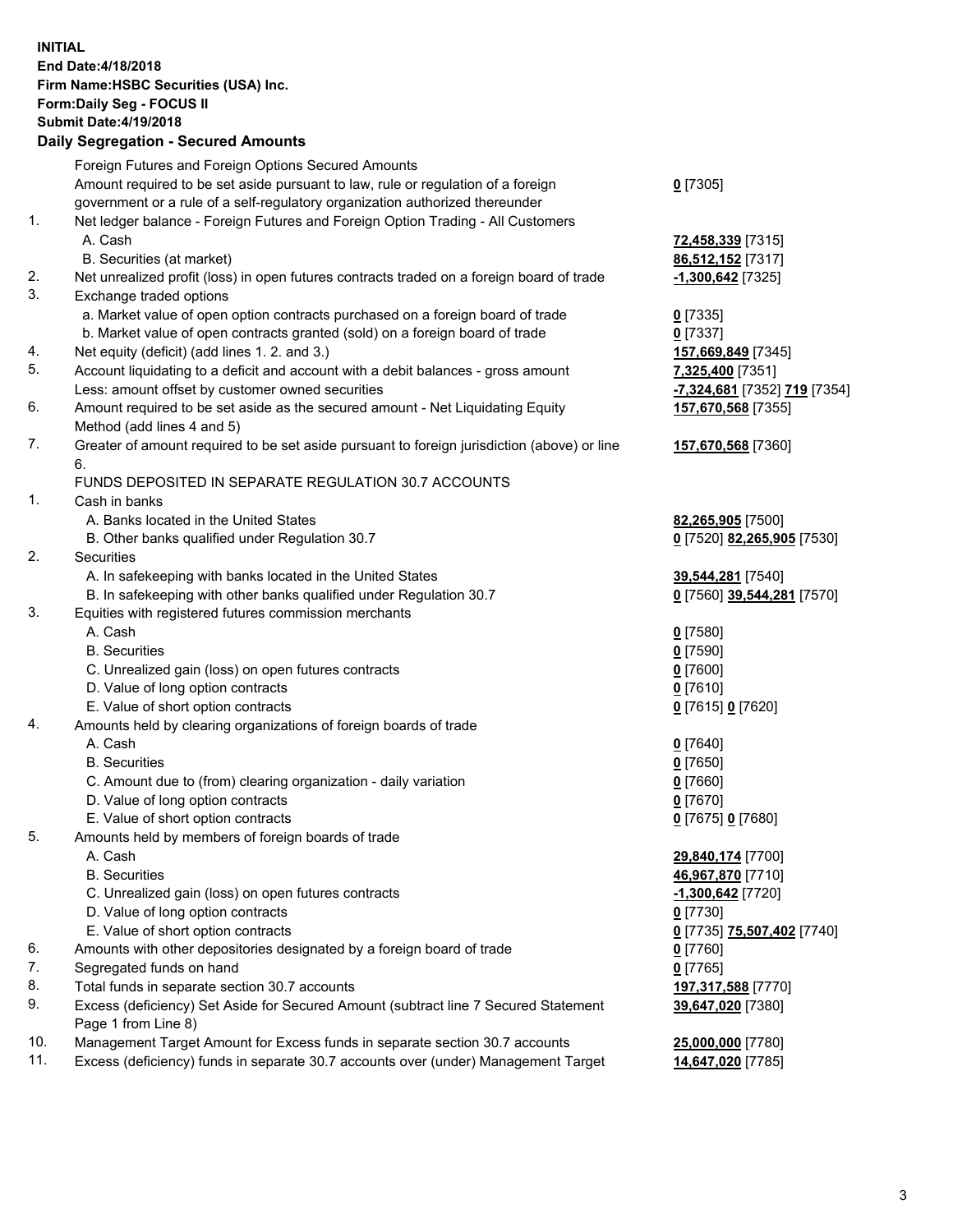**INITIAL End Date:4/18/2018 Firm Name:HSBC Securities (USA) Inc. Form:Daily Seg - FOCUS II Submit Date:4/19/2018 Daily Segregation - Segregation Statement** SEGREGATION REQUIREMENTS(Section 4d(2) of the CEAct) 1. Net ledger balance A. Cash **422,166,717** [7010] B. Securities (at market) **1,340,507,088** [7020] 2. Net unrealized profit (loss) in open futures contracts traded on a contract market **-71,542,672** [7030] 3. Exchange traded options A. Add market value of open option contracts purchased on a contract market **257,095,543** [7032] B. Deduct market value of open option contracts granted (sold) on a contract market **-51,979,268** [7033] 4. Net equity (deficit) (add lines 1, 2 and 3) **1,896,247,408** [7040] 5. Accounts liquidating to a deficit and accounts with debit balances - gross amount **20,928,822** [7045] Less: amount offset by customer securities **-20,928,748** [7047] **74** [7050] 6. Amount required to be segregated (add lines 4 and 5) **1,896,247,482** [7060] FUNDS IN SEGREGATED ACCOUNTS 7. Deposited in segregated funds bank accounts A. Cash **29,412,849** [7070] B. Securities representing investments of customers' funds (at market) **0** [7080] C. Securities held for particular customers or option customers in lieu of cash (at market) **265,514,763** [7090] 8. Margins on deposit with derivatives clearing organizations of contract markets A. Cash **474,153,594** [7100] B. Securities representing investments of customers' funds (at market) **0** [7110] C. Securities held for particular customers or option customers in lieu of cash (at market) **1,024,058,630** [7120] 9. Net settlement from (to) derivatives clearing organizations of contract markets **-6,588,874** [7130] 10. Exchange traded options A. Value of open long option contracts **257,095,543** [7132] B. Value of open short option contracts **-51,979,268** [7133] 11. Net equities with other FCMs A. Net liquidating equity **11,543,707** [7140] B. Securities representing investments of customers' funds (at market) **0** [7160] C. Securities held for particular customers or option customers in lieu of cash (at market) **0** [7170] 12. Segregated funds on hand **50,933,695** [7150] 13. Total amount in segregation (add lines 7 through 12) **2,054,144,639** [7180] 14. Excess (deficiency) funds in segregation (subtract line 6 from line 13) **157,897,157** [7190] 15. Management Target Amount for Excess funds in segregation **147,000,000** [7194]

16. Excess (deficiency) funds in segregation over (under) Management Target Amount Excess

**10,897,157** [7198]